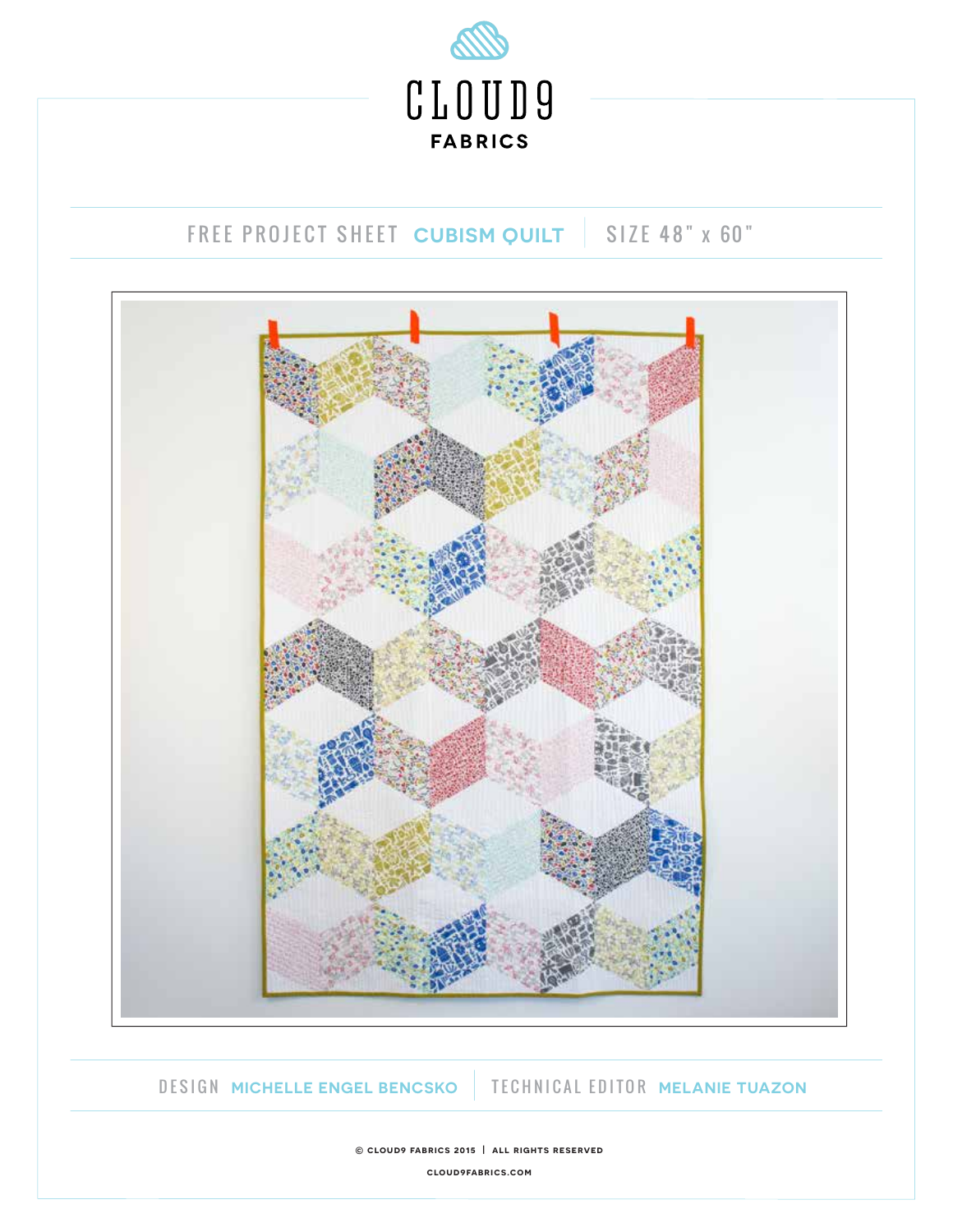MATERIALS

### **CUBISM QUILT** FEATURING **KINDRED** BY **LISA CONGDON**

*½ yard each:* Blomma [Turquoise, Citron & Pink], Credo [Turquoise, Pink, Red & Black], Delicata

[Turquoise, Pink & Multi], Fable [Blue, Citron & Gray]

*1¾ yards* Cirrus Solids Limestone for Background *½ yard* Cirrus Solids Grass for Binding

*3½ yards* Blomma [Turquoise] for Backing

*Note: All possible care has been taken to assure the accuracy of this pattern. We are not responsible for printing errors or the manner in which individual work varies. Please read instructions carefully before starting the construction of this quilt. If desired, wash and iron your fabrics before starting to cut.*

## CUTTING DIRECTIONS

*Cutting dimensions include ¼" seam allowances.*

1. Print out templates **A** and **B** at 100% and cut out.

2. Using template **A**, cut 64 triangles from the Limestone fabric. *[g 1a]*

3. Using template **B**, cut diamonds from the following fabric:

*[g 1b]*

| Fabric               | Diamond<br>Template <b>B</b> |
|----------------------|------------------------------|
| Blomma [Turquoise]   | 3                            |
| Blomma [Citron]      | 5                            |
| Blomma [Pink]        | 5                            |
| Credo [Turquoise]    | 3                            |
| Credo [Pink]         | $\overline{4}$               |
| Credo [Red]          | 3                            |
| Credo [Black]        | 3                            |
| Delicata [Turquoise] | 7                            |
| Delicata [Pink]      | 5                            |
| Delicata [Multi]     | $\overline{4}$               |
| Fable [Blue]         | 5                            |
| Fable [Citron]       | 3                            |
| Fable [Gray]         | 5                            |

#### **BLOCK ASSEMBLY**

4. Referring to **QUILT DIAGRAM** and using ¼" seam allowance, sew triangles and diamonds together, alternating between shapes. Each strip will have 8 triangles and 7 diamonds. Press toward prints. [fig 2]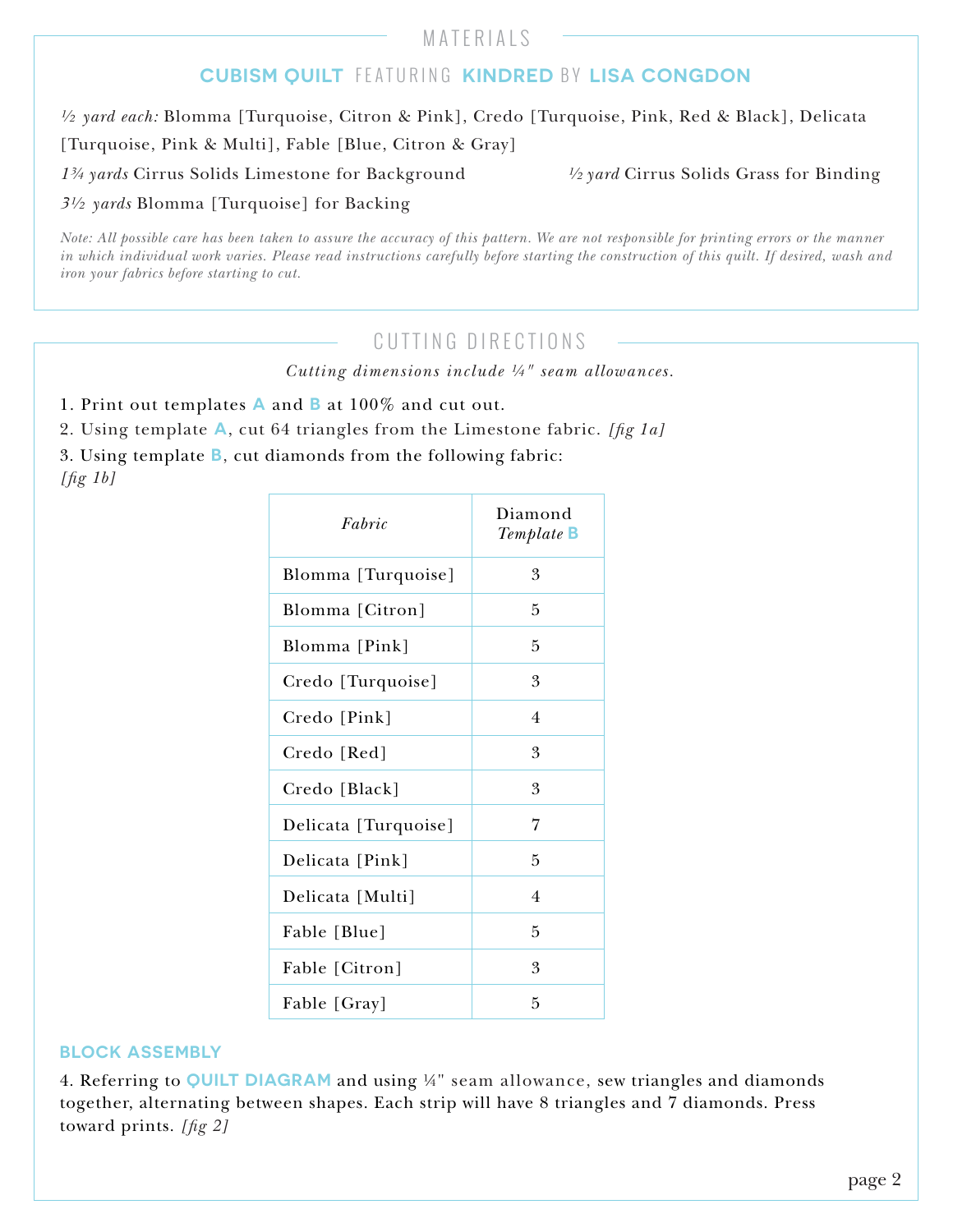5. Repeat for remaining rows, noting that angles are mirrored in every other row. *Note:* directional prints will be affected.

#### **ASSEMBLING THE QUILT**

6. Referring to **QUILT DIAGRAM**, sew strips together in vertical rows. Square top up, keeping diamonds intact. [fig 3]

7. Layer the quilt top, batting, and backing. Baste, quilt as desired, and bind.

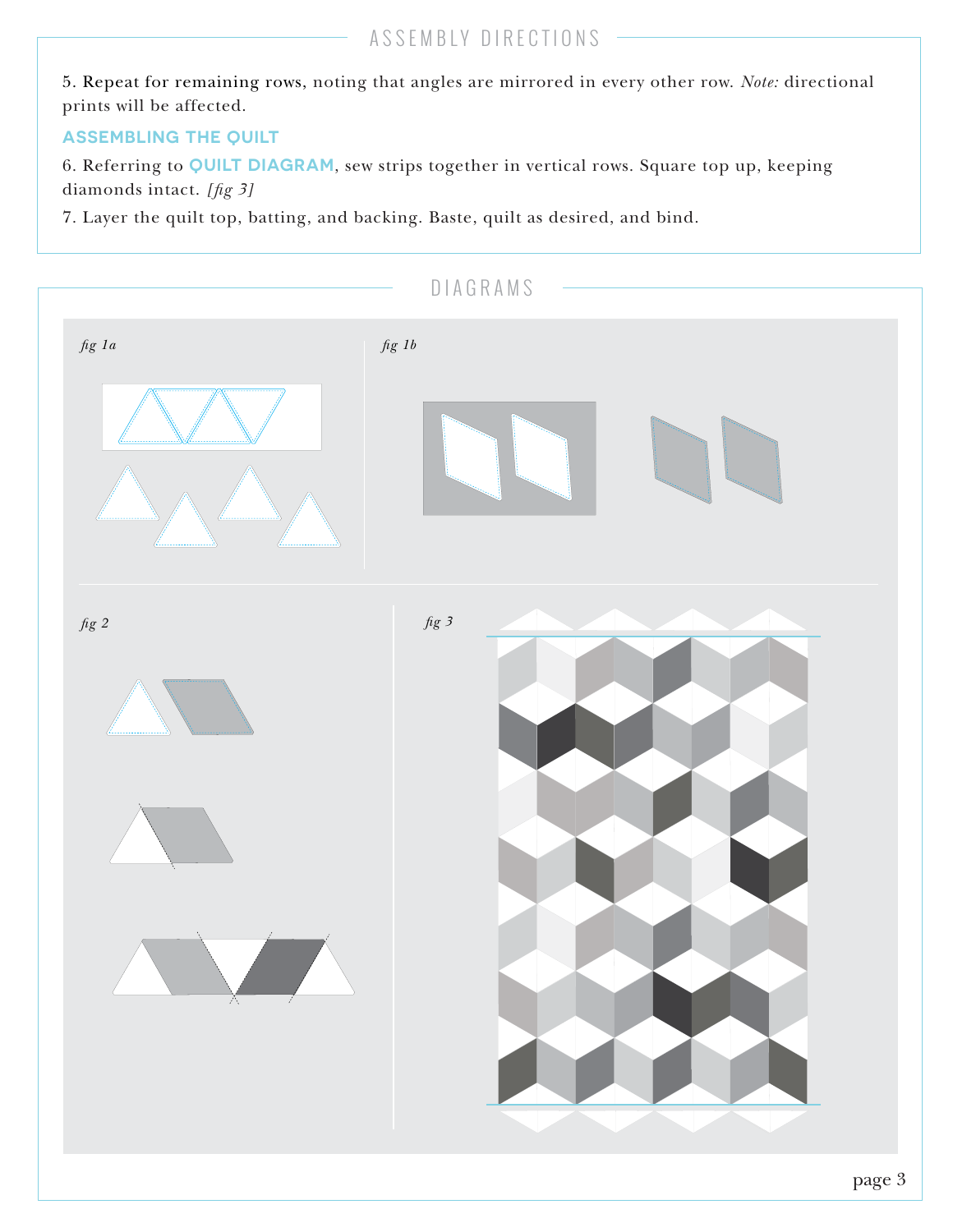### QUILT DIAGRAM





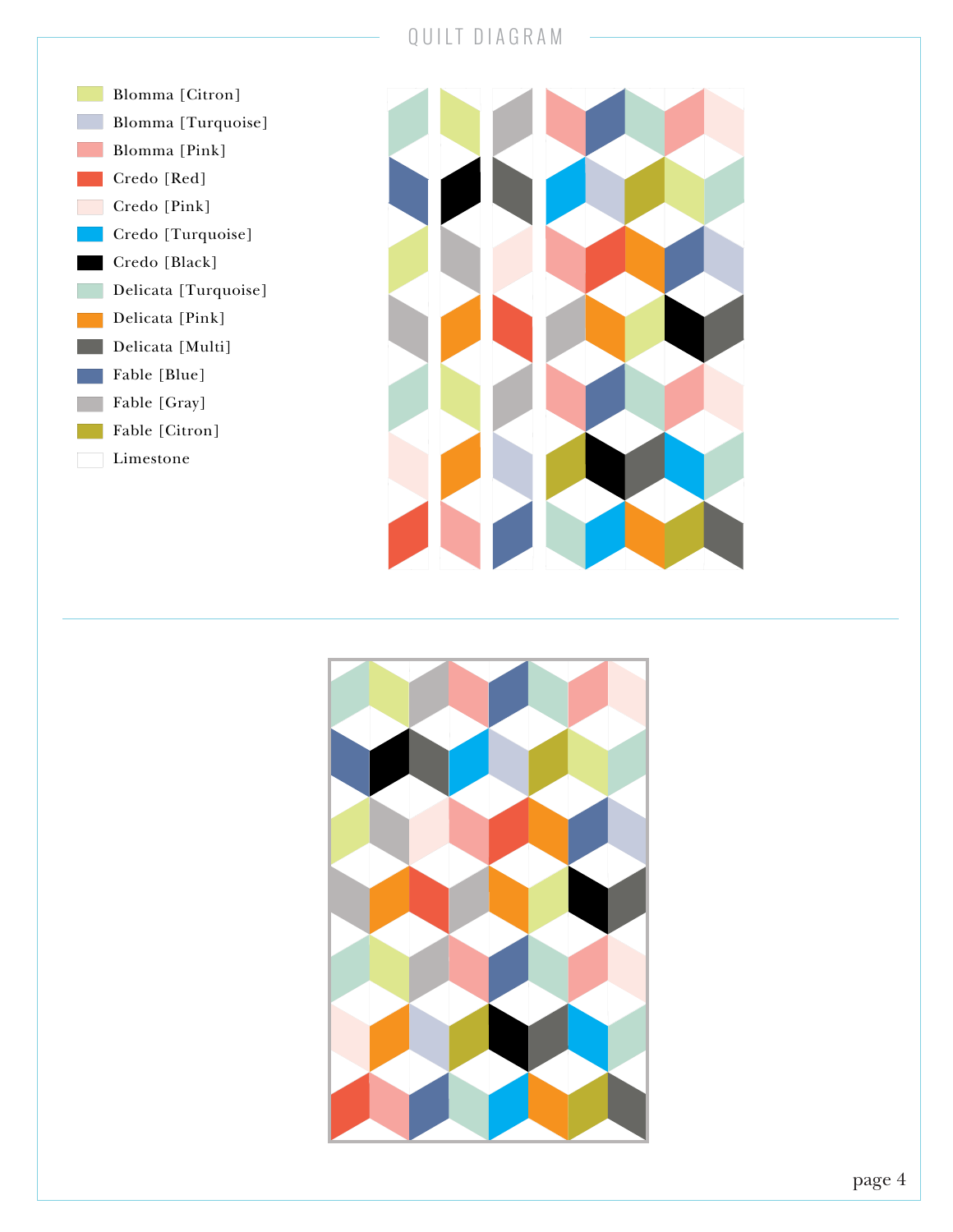



Print template at 100%